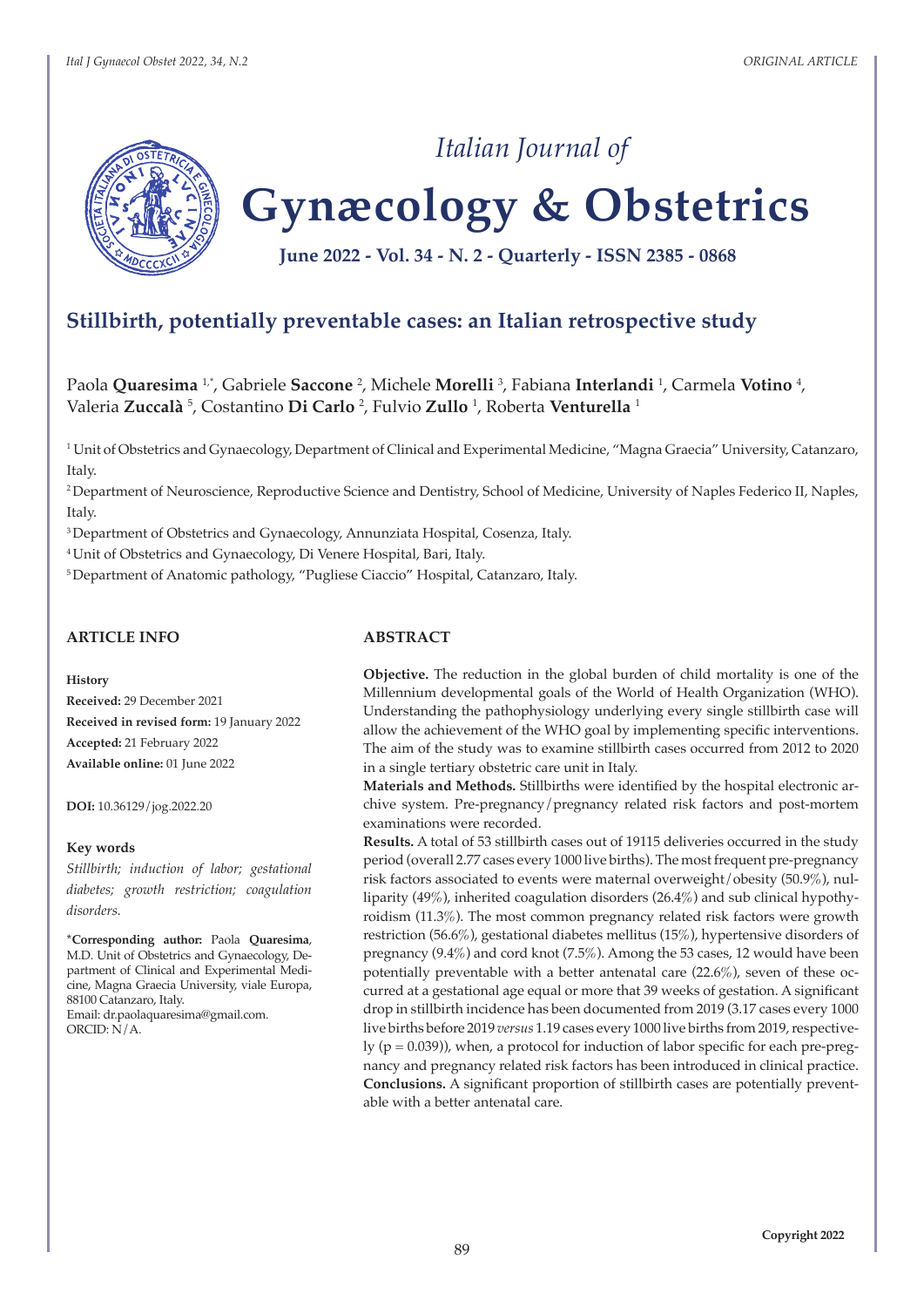## **INTRODUCTION**

Stillbirth is a dramatic event for both the mother and her family with significant psychosocial consequences [1]. It does not only influence the mother future life, but it has an impact as well on providers both from a psychological and a medico-legal prospective [2]. Different definitions for stillbirth have been reported in the literature [3]. The American College of Obstetrics and Gynaecology (ACOG) in the 2020 defined stillbirth as "foetal deaths at 20 weeks or greater of gestation (if the gestational age is known), or a weight greater than or equal to 350 grams if the gestational age is unknown" [3].

The global incidence of stillbirth is around 18.4 cases every 1,000 live births, ranging from 2/1,000 to 40/1,000 in high- and low-income countries, respectively [4-7]. The last Italian Statistical Institute (ISTAT) report described an incidence of stillbirths ranging from 2.7 to 4.7 cases every 1,000 live births [8].

The reduction in the global burden of child mortality is one of the Millennium developmental goals of the World of Health Organization (WHO) [9]. Understanding the pathophysiology underlying every single stillbirth case will allow the achievement of the WHO goal by implementing specific interventions. Therefore, the aim of our study was to retrospectively study every single stillbirth case occurred from 2012 to 2020 in a single tertiary obstetric care unit in Italy.

#### **MATERIALS AND METHODS**

This is a retrospective analysis of stillbirth cases, conducted in a single tertiary obstetric care unit in Italy, from January 2012 to December 2020 (Unit of Obstetrics and Gynaecology, Magna Graecia University of Catanzaro, Italy). According to the last ACOG consensus, stillbirth was defined as "foetal deaths at 20 weeks or greater of gestation (if the gestational age is known), or a weight greater than or equal to 350 grams if the gestational age is unknown". All consecutive stillbirth cases, identified through the hospital electronic archive system, meeting the ACOG definition criteria were considered eligible. The key words adopted for the search in the electronic archive system have been stillbirth and intrauterine foetal death. Gestational age was determined according to the foetal crown– rump length measurement (the measurement of the embryos/foetal length from the top of the

head, crown, to the bottom of the buttocks, rump, CRL) obtained during the first trimester "dating scan", or the foetal growth at the second trimester "anomaly scan" if the dating scan wasn't available. Four authors (CDC, PQ, MM and RV) extensively and independently reviewed all the included cases. The same authors also evaluated the obstetrical protocols implemented in the clinical practice of the obstetric unit during the study period.

The following maternal characteristics were retrieved: maternal age, body mass index (BMI), parity, nationality (Italian/European *versus* extra European), level of education (low level of education: illiterate, compulsory school *versus* high level of education: high school or graduation), medical history, mode of conception, smoking status, drug and or alcohol abuse and previous pregnancy obstetric complications.

The following data (part of the internal protocol assessment for stillbirth) were also registered: full blood count, glycated haemoglobin (HgbA1c) levels, serology tests for foetal infections (Toxoplasmosis, Rubella, Cytomegalovirus, Parvovirus B19, Syphilis, Hepatitis B, Hepatitis C, HIV), full coagulation spectrum study both for inherited or acquired disorders and urine toxicology; postpartum placental swabs, the results of foetal autopsy (autopsy was routinely offered and performed whenever accepted) and placental pathology examination (microscopic placental analysis was performed in accordance with practice guidelines for placental evaluation) [10, 11]. The following definitions were used for pregnancy related complications:

- **•** Abnormal growth [12-14]. Growth restriction in the new-born. Birth weight less than the third percentile, or 3 out of the following: birth weight  $< 10<sup>th</sup>$  percentile; head circumference  $<$  $10<sup>th</sup>$  percentile; femur length  $< 10<sup>th</sup>$  percentile. The third trimester growth scan is not routinely offered by the national health care system therefore we evaluate growth restriction on the basis of birth weight.
- **•** Large for gestational age (LGA). Birth weight equal to or more than the  $90<sup>th</sup>$  percentile for a given gestational age.
- **•** Hypertensive disorders of pregnancy (HDP) [15]. Preeclampsia (PE) was defined as hypertension in pregnancy (systolic blood pressure > 140 mmHg and/or diastolic blood pressure > 90 mmHg on at least two occasions four hours apart developing after 20 weeks' gestation in a previously normotensive woman) with one or more of the following new-onset conditions: protein-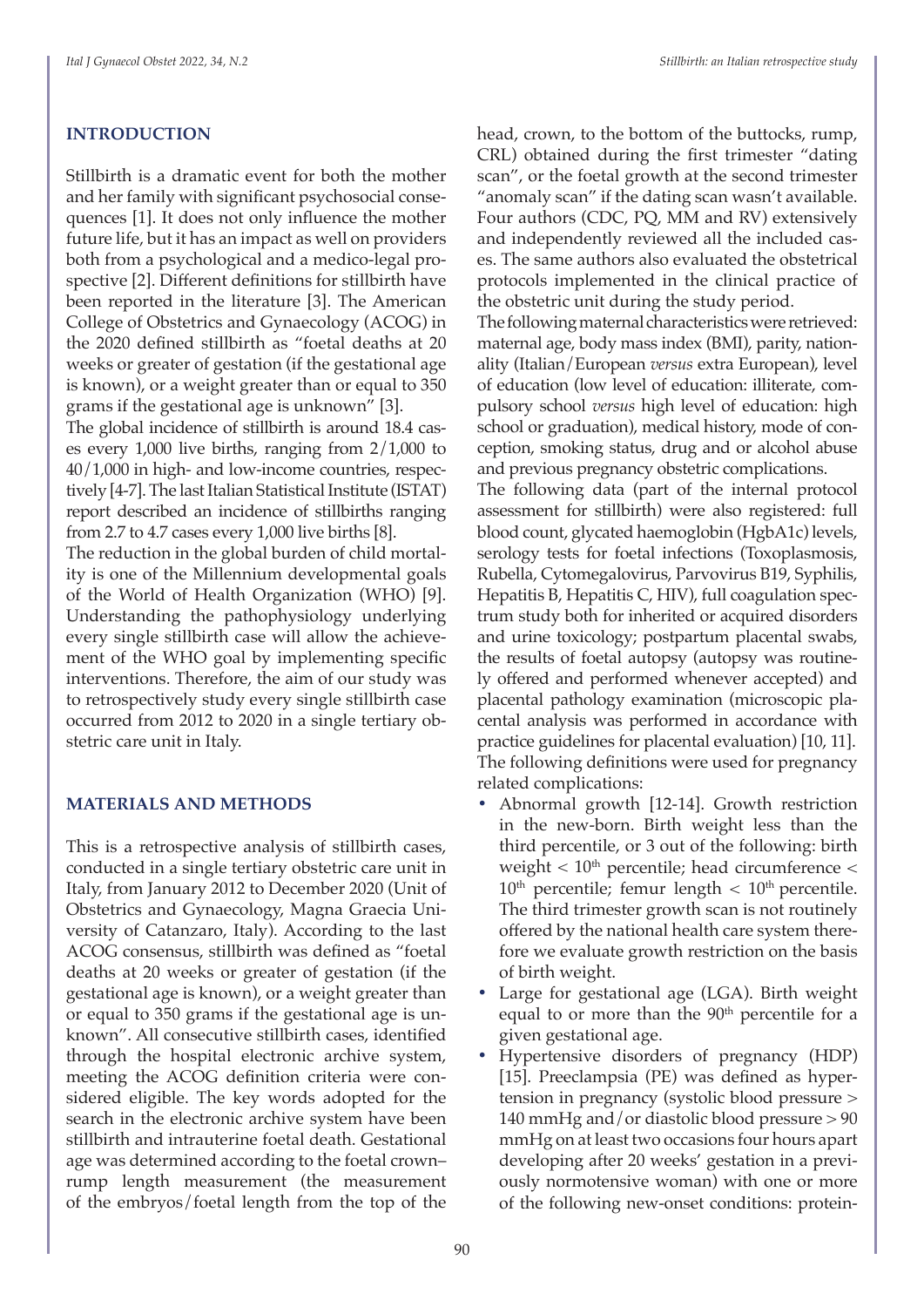uria (> 300 mg in 24 hours) and/or evidence of maternal acute kidney injury (AKI), liver dysfunction, neurological features, haemolysis or thrombocytopenia, or foetal growth restriction.

- **•** Pregnancy induced hypertension (PIH) was defined as persistent hypertension in pregnancy with no other features of PE.
- **•** Chronic hypertension with superimposed PE was defined by onset of significant proteinuria after 20 weeks' gestation in a non-proteinuric woman with pre-pregnancy hypertension.
- **•** Gestational diabetes mellitus (GDM) [16, 17]. Diagnosed in the presence of a positive result of the 75 g Oral Glucose tolerance test. An oral glucose tolerance test for GDM was performed at 16-18 and/ or 24-28 weeks, according to the risk stratification criteria proposed by the Italian diabetes society.
- **•** Chorioamnionitis: [18, 19]. Presence of maternal fever ( $\ge$  than 38 $\degree$ ) in association with at least two of the subsequent: tachycardia, leucocytosis, uterine contraction, and abnormal vaginal discharge.
- **•** Placental abruption [20]. Evidence of a premature separation of the normal-sided placenta from the uterus.
- **•** Post term pregnancy [21, 22]. Gestational age at or beyond 41 weeks of gestation.

## *Statistical analysis*

Continuous and categorical variables are expressed as the mean  $\pm$  standard deviation and percentages, respectively. The Chi square test for comparisons of proportions has been used. Statistical significance was fixed at an alpha level of 0.05.

Statistical analyses were performed with SPSS 20.0 software (SPSS Inc, Chicago, IL, USA). Ethics approval for this study was obtained from the institutional review board, Regione Calabria Sezione area Centro (Protocol number 27 of the 21<sup>st</sup> of January 2021).

## **RESULTS**

## *Stillbirth rate*

During the study period, 56 cases have been recorded as stillbirth by the hospital electronic archive system. After revision, three cases were excluded, not meeting ACOG criteria for definition of stillbirth: gestational age lower than 20 weeks with known gestational age (two cases) and birth weight lower than 350 g with unknown gestational age (one case), leaving, therefore, 53 cases. All the included cases have been diagnosed by ultrasound before to give birth.

#### **Table 1.** *Stillbirth cases per year from 2012 to 2020.*

| Year | Nr of<br>stillbirths | Nr. of live births | Nr. of cases every 1000<br>live births |
|------|----------------------|--------------------|----------------------------------------|
| 2012 | 5                    | 2195               | 2.27                                   |
| 2013 | 5                    | 2152               | 2.32                                   |
| 2014 | 7                    | 2242               | 3.12                                   |
| 2015 | 10                   | 2184               | 4.57                                   |
| 2016 | 5                    | 2236               | 2.23                                   |
| 2017 | 6                    | 2146               | 2.79                                   |
| 2018 | 10                   | 1943               | 5.14                                   |
| 2019 | 3                    | 2011               | 1.49                                   |
| 2020 | 2                    | 2006               | 0.99                                   |



**Figure 1.** *Stillbirth cases every 1000 live births per year.*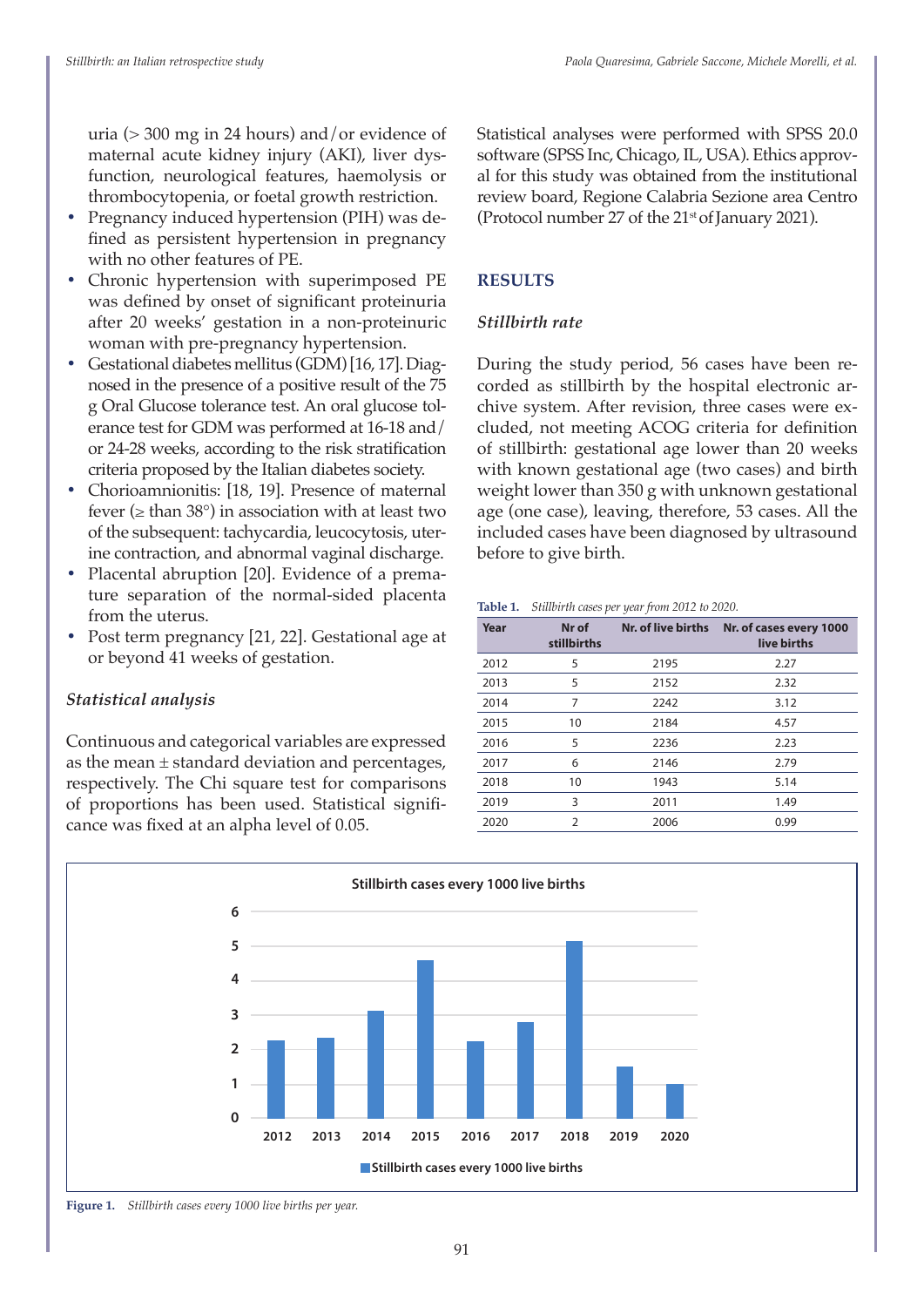A total of 19115 deliveries took place in the study period. The rate of stillbirth was, therefore, 2.77 per 1000 live births. A description of the number of stillbirth cases diagnosed per year is available on **Table 1** with a visual representation on **Figure 1**. Forty-eight cases out of 15098 deliveries (0.31%), took place until December 2018 (3.17 per 1000 live births) in comparison to 5 cases out of 4017 deliveries (0.12%) from January 2019 (1.19 per 1000 live births). Therefore, a significant reduction in the rate of stillbirths has been demonstrated ( $p = 0.03$ ).

## *Maternal characteristics and pre-pregnancy risk factors*

Mean maternal age at diagnosis was:  $31.6 \pm 4.2$  years. Almost half of the study population was at her first pregnancy  $26/53$  (49%). Mean BMI was  $26.6 \pm 4.08$ . Obese women were 9/53 (16.9 %). All women but 3 (50/53, 94.3%) were of Italian origin, one European and two were extra European (African).

Six women had a low level of education as compared to 40 with a medium/high level of education, unknown for 6/52 women.

One patient was affected by sickle cell anaemia, two by idiopathic thrombocytopenia, one by type II diabetes mellitus, six (6/53, 11.3%) by subclinical hypothyroidism (a dosage of thyroid-stimulating hormone (TSH) level above 2.5 mU/L at the first trimester of pregnancy), 14/53 (26.4%) were affected by coagulation disorders (Heterozygous mutation of both Factor V Leiden and Factor II 2/14; Protein S deficiency 5/14; heterozygous mutation of Factor V Leiden 6/14; both heterozygous mutation of Factor V Leiden and Protein S deficiency 1/14). Of these last only  $4/14$  were aware of the disorder and under treatment with low weight heparin, the remaining 10 were diagnosed during hospital stay. Six women out of 53  $(11.3\%)$  declared to smoke cigarettes, no one declared to use drug or drink alcohol. Four women had experienced at least one previous abortion during the first trimester of pregnancy; one of these had a second trimester Intrauterine foetal death (20 weeks of gestation). Four pregnant women reported a previous pregnancy complicated by intrauterine growth restriction/Preeclampsia.

A visual representation of the pre-pregnancy risk factors prevalence is reported on **Figure 2**.

## *Pregnancy characteristics and related risk factors*

Mean gestational age at stillbirth diagnosis was  $32.39 \pm 5.02$  weeks of gestation. One case was a late term pregnancy (41 weeks of gestation). All pregnancies had a spontaneous conception with a single foetus.

Thirty of the 53 foetuses (56.6%) were males. One foetus was diagnosed with Trisomy 13 at delivery: one presented generalized hydrops and one a single umbilical artery at the post-mortem examination.

No cases of congenital infections (Toxoplasma, Rubella, Cytomegalovirus, Parvovirus B19, Syphilis, HIV, HBV, and HCV) occurred in the study population. In eight cases  $(8/53, 15.09\%)$  pregnancy was complicated by GDM, one needed treatment



**Figure 2.** *Visual representation of the pre-pregnancy risk factors prevalence.*  Yo: Years Old; BMI: Body Mass Index; LLE: Low Level of Education; T2DM: Type 2 Diabetes Mellitus.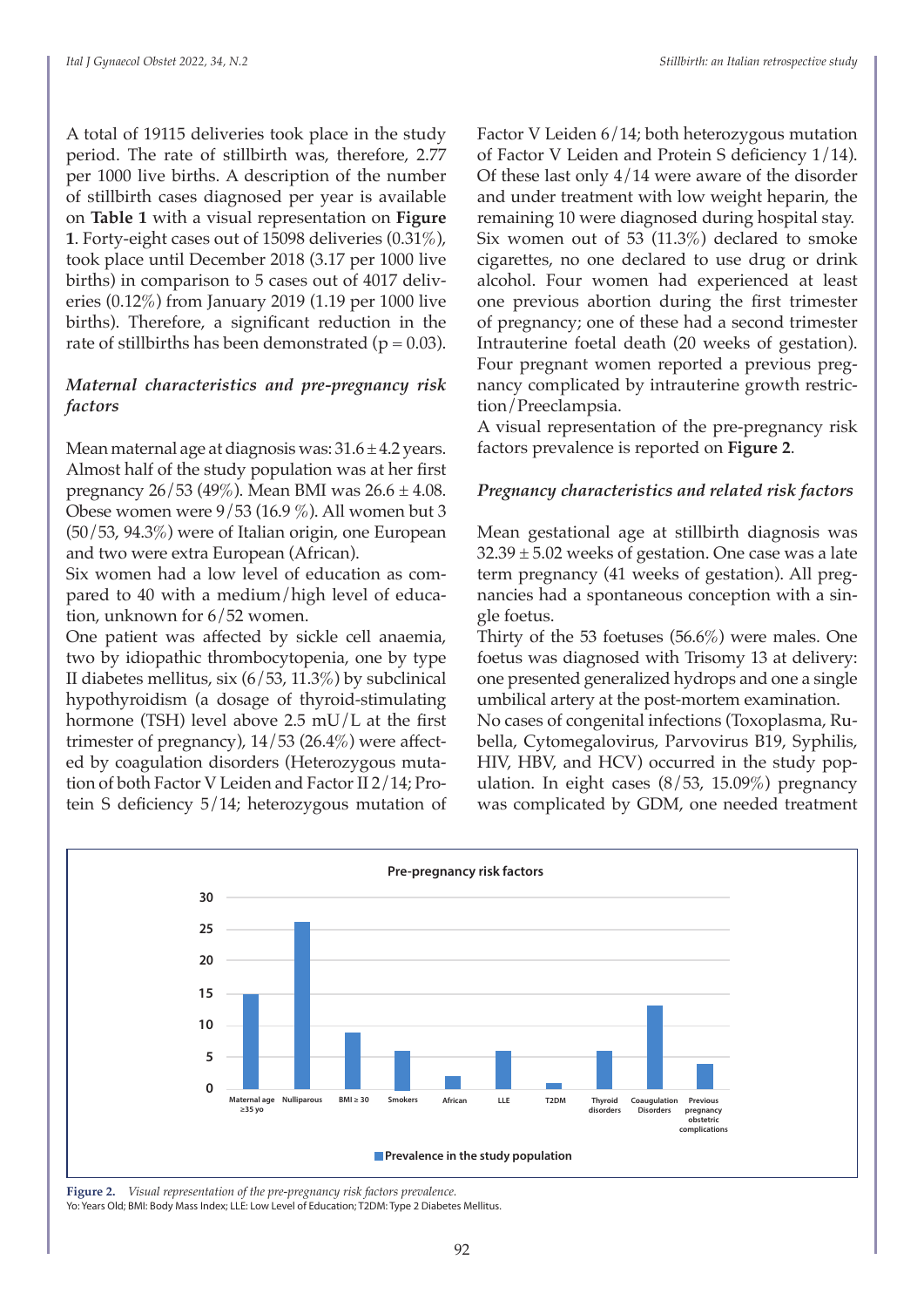with Insulin, the remaining only diet ad exercises; of these, only one foetus was considered as large for gestational age at birth.

In five cases  $(5/53, 9.4\%)$  pregnancy was complicated by one of the hypertensive disorders of pregnancy (HDP), two cases were diagnosed as gestational hypertension and three as preeclampsia. All pregnancies complicated by an HDP had a reduced amniotic fluid volume.

Six stillborn foetuses were LGA. Five out of six did not undergo the oral glucose tolerance test for GDM although four out of five were at risk for GDM according to the risk stratification criteria proposed by the Italian diabetes society.

A new-born growth below the  $10<sup>th</sup>$  centile was document for 30/53 (56.6%) cases, 26/30 (86.6%) were growth restricted (new-born weight below the 3rd centile) whereas 4/30 (13.3%) were small for gestational age (new-born weight below the  $10<sup>th</sup>$  centile). A reduced amniotic fluid volume (oligohydramnios: deepest vertical pocket of amniotic fluid less than 2 cm) was described at the admission scan in  $21/53$  cases (39.6%). Of these, one was the consequence of Preterm Pre labour Rupture of Membranes (PPROM),  $16/21$  (76.1%) associated to a growth restricted foetus and or to an HDP.

Chorioamnionitis has been reported in two cases, one of these was also a Preterm Pre labour rupture of membranes. A visual representation of pregnancy related risk factors available on **Figure 3**.

Mode of delivery has been via caesarean section for 24/53 (45.2%) women. Indications were placental abruption for  $3/24$  cases (12.5%); previous caesar-

ean section 3/24 cases (12.5%); elective caesarean section due to a refuse for induction of labour 18/24 (75%). A placental examination was performed for 20/53 (37.7%) cases. Different patterns have been reported: 11/20 (55%) sub chorionic ischemic haemorrhagic foci; fibro sclerotic placental areas in 6/20  $(30\%)$  cases; placental calcification areas  $4/20(20\%)$ cases; placental abruption in 3/20 (15%) cases.

A summary of pre-pregnancy/pregnancy related risk factors with placental evaluation for each of stillbirth cases is available on **Table 2**.

Placental abruption occurred in three cases, one of these associated with a SGA foetus, whereas no association with PE has been described.

A true tight knot of the umbilical cord was documented after delivery in  $4/53$  cases (7.5%), while umbilical cord around the stillborn baby neck or body was described in 15/53.

Placental abruption occurred in three cases, one of these associated with a SGA foetus, whereas no association with PE has been described.

A true tight knot of the umbilical cord was documented after delivery in 4/53 cases (7.5%), while umbilical cord around the stillborn baby neck or body was described in 15/53.

## **DISCUSSION**

Almost 2 million babies are stillborn every year. The vast majority occur in low/middle-income countries [23]. Whereas high income countries such as United Kingdom or United States of Amer-



**Figure 3.** *Visual representation of pregnancy related risk factors.* 

Chr-Str. Abnorm: Chromosomal-Structural abnormalities; LTP: Late Term Pregnancies; GDM: Gestational Diabetes Mellitus; HDP: Hypertensive Disorders of Pregnancy; LGA: Large for Gestational Age; SGA: Small for Gestational Age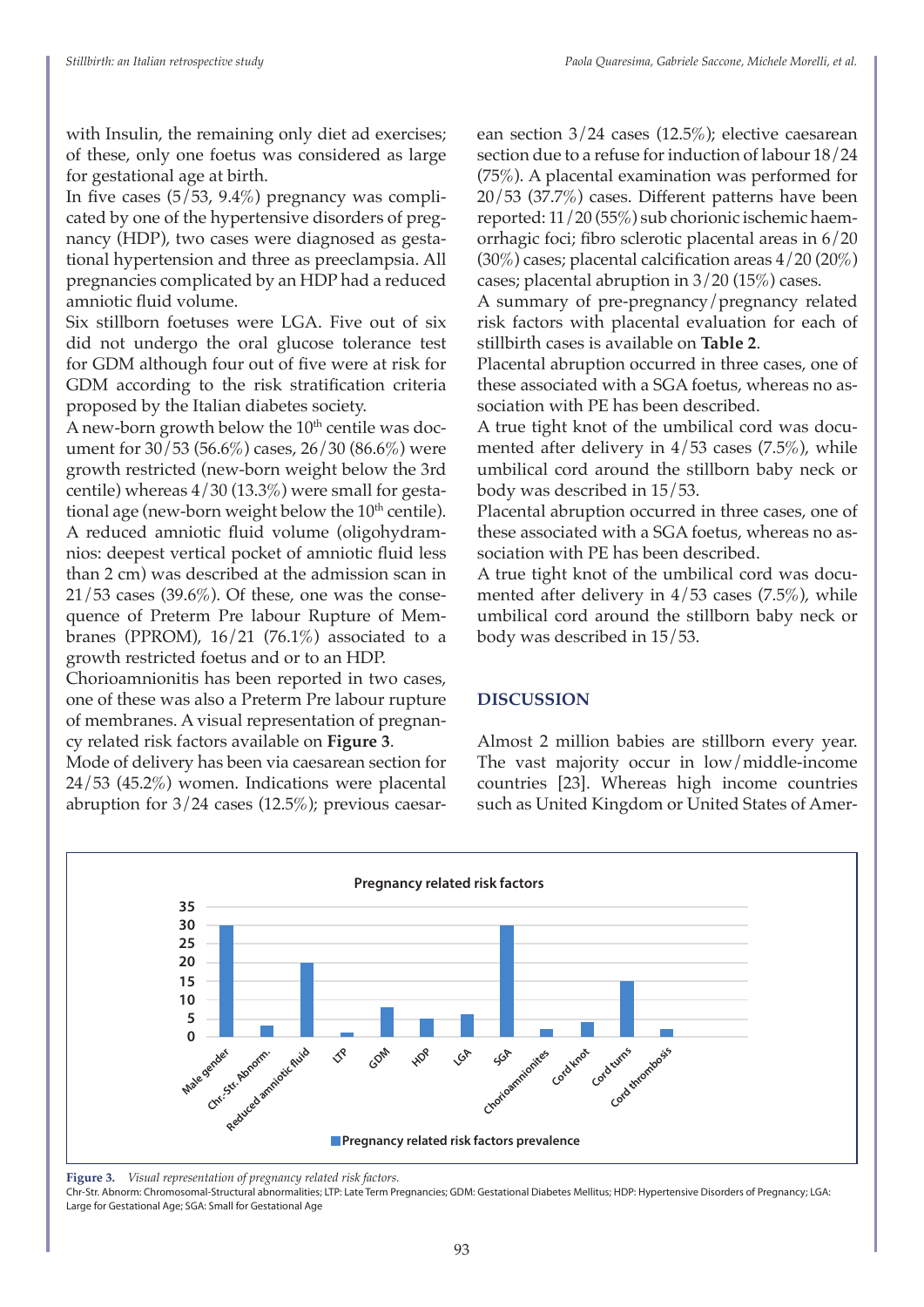٠

#### **Table 2.** *Stillbirth cases description.*

| <b>NS</b>  | <b>Pre-pregnancy risk factors</b>                                                                                    | <b>Obstetric risk factors</b>                             | <b>GA</b> | <b>Placental examination</b>                                                                                                                                         |
|------------|----------------------------------------------------------------------------------------------------------------------|-----------------------------------------------------------|-----------|----------------------------------------------------------------------------------------------------------------------------------------------------------------------|
| FR         | Unexplained                                                                                                          | Unexplained                                               | 26        | Placental weight 200 g; cord length 40 cm, central<br>insertion<br>Placenta histology unavailable                                                                    |
| MM         |                                                                                                                      | Growth restricted new-born (1°)<br><b>Cord Thrombosis</b> | 28        | Placental weight 150 g; cord length 50 cm, central<br>insertion, proximal chord thrombosis<br>Placenta histology unavailable                                         |
| AV         | Unexplained                                                                                                          | Unexplained                                               | 37        | Placental weight 495 g, cord length 60 cm, central<br>insertion<br>Subchorionic ischaemic haemorrhagic foci                                                          |
| PN         | 42 yo                                                                                                                | LGA                                                       | 37        | Placental weight 500 g, cord length 60 cm, central<br>insertion<br>Subchorionic ischaemic haemorrhagic foci                                                          |
| MF         | Unexplained                                                                                                          | Unexplained                                               | 40        | Placental weight 495 g, cord length 50 cm, central<br>insertion<br>1 cm peripheral area haemorrhagic necrosis                                                        |
| <b>MLG</b> | Para 0<br>Sickle cell                                                                                                | Placental abruption                                       | 30        | Placental weight 200 g, cord length 50 cm, central<br>insertion<br>Placental abruption                                                                               |
| VF         | Para 0                                                                                                               | Growth restricted new-born (1°)                           | 23        | Placental weight 80 g, cord length 20 cm, central<br>insertion.<br>2 cord turns around neck and body                                                                 |
| ZΒ         | Para 0, African, LLE, BMI ≥ 30, SS                                                                                   |                                                           | 31        | Placental weight 300 g, cord length 50 cm, central<br>insertion.<br>Placental histology unavailable                                                                  |
| FG         | 35 yo, LLE, BMI ≥ 30<br>Idiopathic Thrombocytopenia                                                                  |                                                           | 37        | Placental weight 400 g, cord length 50 cm, central<br>insertion.<br>Fibro sclerotic placental areas<br>Subchorionic ischaemic foci<br>1 cord turn around body        |
| LC         | Overweight                                                                                                           | LGA                                                       | 39        | Placental weight 650 g, cord length 50 cm, central<br>insertion.                                                                                                     |
| AP         | Para 0, SS<br>Coagulation disorder: Heterozygous Factor V<br>Leiden and Factor II Mutation                           | Growth restricted new-born (2°)                           | 26        | Placental weight 110, cord length 50 cm, central<br>insertion.<br>No abnormal placental histological findings.                                                       |
| AS         | Para 0                                                                                                               | Growth restricted new-born (1°)                           | 24        | Placental examination unavailable                                                                                                                                    |
| VL         | 38 yo,<br>Idiopathic Thrombocytopenia and Coagula-<br>tion disorder: Heterozygous Factor V Leiden<br><b>Mutation</b> | Growth restricted new-born (1°)                           | 30        | Placental weight 200g, cord length 30 cm<br>Subchorionic ischaemic haemorrhagic foci<br>N 2 cord turns around neck                                                   |
| AS         | LLE, BMI $\geq 30$<br><b>Type II Diabetes Mellitus</b>                                                               | <b>SUA</b>                                                | 37        | Placental weight 500g, cord length 50 cm, central<br>insertion.<br>Fibro sclerotic placental areas<br>Subchorionic ischaemic foci<br>N 1 cord turn around foetal arm |
| AR         |                                                                                                                      | SGA(9°)                                                   | 33        | Placental weight 330 g, cord length 60 cm, central<br>insertion<br>Fibro sclerotic placental areas<br>Subchorionic ischaemic foci                                    |
| PD         | Para 0, 35 yo                                                                                                        | Growth restricted new-born (1°)                           | 35        | Placental weight 250 g, cord length 50 cm, central<br>insertion.<br>Placental histology unavailable<br>N2 cord turns around neck and body                            |
| <b>SM</b>  | 37 yo<br>Previous SGA foetus                                                                                         | Growth restricted new-born (1°)                           | 34        | Placental weight 240g, cord length 50 cm, central<br>insertion.<br>Fibro sclerotic placental areas<br>Subchorionic ischaemic foci                                    |
| CA         | Para 0, BMI ≥ 30, SS                                                                                                 | <b>GDM</b> insulin<br>GH                                  | 40        | Placental weight 500 g, cord length 60 cm, central<br>insertion<br>Placental histology unavailable                                                                   |
| MI         | 35 yo, LLE, BMI ≥ 30                                                                                                 | GH<br>Growth restricted new-born (2°)                     | 31        | Placental weight 200 g, cord length 60 cm, central<br>insertion.<br>Subchorionic ischaemic foci                                                                      |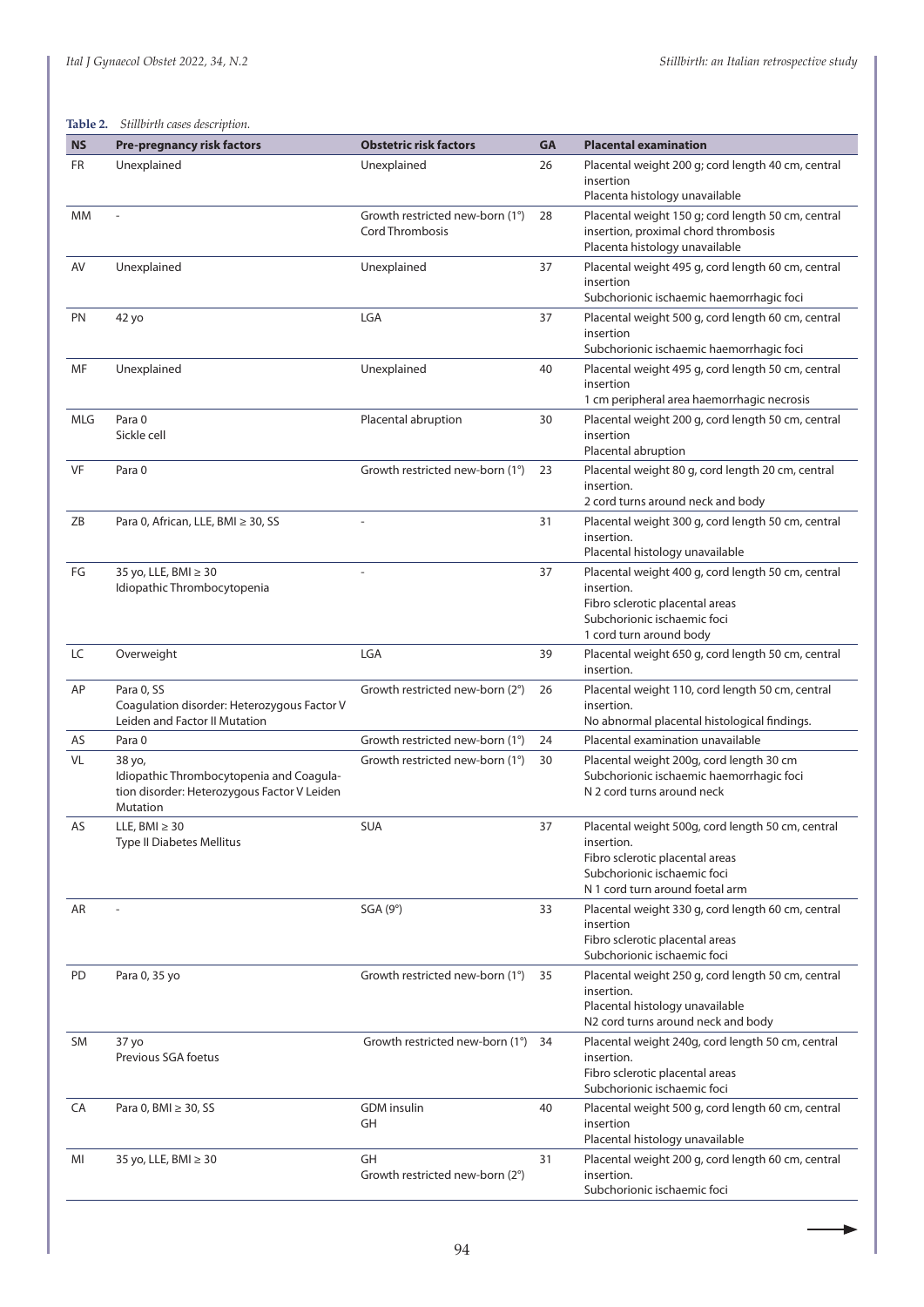| <b>NS</b> | <b>Pre-pregnancy risk factors</b>                                                                                                                                                 | <b>Obstetric risk factors</b>                                                         | <b>GA</b> | <b>Placental examination</b>                                                                                                                                                                          |
|-----------|-----------------------------------------------------------------------------------------------------------------------------------------------------------------------------------|---------------------------------------------------------------------------------------|-----------|-------------------------------------------------------------------------------------------------------------------------------------------------------------------------------------------------------|
| <b>RS</b> | Para 0<br>Coagulation disorder: Protein S deficiency                                                                                                                              |                                                                                       | 36        | Placental weight 500 g, cord length 60 cm, central<br>insertion<br>Placental histology unavailable                                                                                                    |
| SA        | Para 0, BMI ≥ 30                                                                                                                                                                  | <b>LTP</b><br>True Knot of the umbilical cord                                         | 41        | Placental weight 500 g, cord length 80 cm, central<br>insertion<br>interstitial blood extravasations<br>cord vascular congestion<br>One true cord knot                                                |
| MC        | Para 0<br>Thyroid disorders: hypothyroidism                                                                                                                                       | True Knot of the umbilical cord                                                       | 39        | Placental weight 460 g, cord length 60 cm, central<br>insertion<br>interstitial blood extravasations<br>cord vascular congestion<br>One true cord knot                                                |
| <b>PR</b> |                                                                                                                                                                                   | Growth restricted new-born (1°)                                                       | 32        | Placental weight 280 g, cord length 50 cm, central<br>insertion<br>Placental histology unavailable                                                                                                    |
| МM        | Unexplained                                                                                                                                                                       | Unexplained                                                                           | 39        | Placental examination unavailable                                                                                                                                                                     |
| NV        | Para 0<br>Coagulation disorder: Heterozygous Factor V<br>Leiden Mutation Known and treated                                                                                        | <b>GDM</b> diet                                                                       | 40        | Placental weight 500 g, cord length 60 cm, central<br>insertion<br>Placental histology unavailable<br>N1 cord turn around foetal body                                                                 |
| RC        |                                                                                                                                                                                   | SGA(6°)<br>Placental abruption                                                        | 38        | Placental weight 450 g, cord length 60 cm, central<br>insertion<br>Placental abruption                                                                                                                |
| <b>NP</b> |                                                                                                                                                                                   | <b>GDM</b> diet<br>PE<br>Growth restricted new-born (1°)<br>Chorionamnionites         | 31        | Placental weight 200 g, cord length 60 cm, central<br>insertion.<br>interstitial blood extravasations<br>cord vascular congestion<br>evidence of acute chorionamnionites                              |
| <b>SD</b> | L.                                                                                                                                                                                | Growth restricted new-born (1°)                                                       | 32        | Placental examination unavailable                                                                                                                                                                     |
| PA        | 35 yo, SS, LLE<br>Thyroid disorders: hypothyroidism                                                                                                                               | GDM diet                                                                              | 38        | Placental weight 575 g, cord length 50 cm, central<br>insertion.<br>Placental calcification areas<br>N 2 cord turns around foetal body                                                                |
| <b>RD</b> | Para 0                                                                                                                                                                            | Growth restricted new-born (1°)                                                       | 38        | Placental weight 300 g, cord length 50 cm, central<br>insertion<br>Subchorionic ischaemic foci                                                                                                        |
| AA        | Previous SGA foetus, SS; BMI ≥ 30<br>Coagulation disorder: Heterozygous Factor V<br>Leiden Mutation, known and treated                                                            | Growth restricted new-born (1°)                                                       | 26        | Placental weight 5 0g, cord length 25 cm, marginal<br>insertion.<br>Subchorionic ischaemic foci<br>Placental calcification areas                                                                      |
| GS        | 37 yo, LLE, BMI ≥ 30<br>Poliabortivity (one Second trimester sponta-<br>neous IUFD (19 weeks)<br>Coagulation disorder: Heterozygous Factor V<br>Leiden Mutation known and treated | SGA(6°)                                                                               | 30        | Placental weight 240 g, cord length 40 cm, central<br>insertion<br>Haemorrhagic endovasculitis<br>Necrotic trophoblast<br><b>Placental infarctions</b>                                                |
| PN        | Previous pregnancy GDM SGA<br>Coagulation disorder: Heterozygous Factor V<br>Leiden Mutation                                                                                      | <b>GDM</b> diet<br>Growth restricted new-born (1°)<br>True Knot of the umbilical cord | 28        | Placental weight 100 g, cord length 25 cm, central<br>insertion<br>Placental histology unavailable<br>N1 true cord knot                                                                               |
| ES        | 38 yo                                                                                                                                                                             | Growth restricted new-born (2°)                                                       | 38        | Placental weight 230 g, cord length 55 cm, central<br>insertion<br>Fibro sclerotic placental areas<br>Subchorionic ischaemic foci<br>Placental calcification areas<br>N1 cord turn around foetal body |
| SA        | Para <sub>0</sub><br>Thyroid disorders: hypothyroidism                                                                                                                            | Growth restricted new-born (1°)                                                       | 26        | Placental examination unavailable                                                                                                                                                                     |
| CG        | 35 yo<br>Previous pregnancy PE and SGA                                                                                                                                            | Trisomy 13<br>Growth restricted new-born (1°)                                         | 23        | Placental examination unavailable                                                                                                                                                                     |
| <b>SD</b> | Para 0, 36yo                                                                                                                                                                      | PE<br>Growth restricted new-born (1°)                                                 | 27        | Placental weight 100 g, cord length 20 cm, marginal<br>insertion<br>Placental histology unavailable                                                                                                   |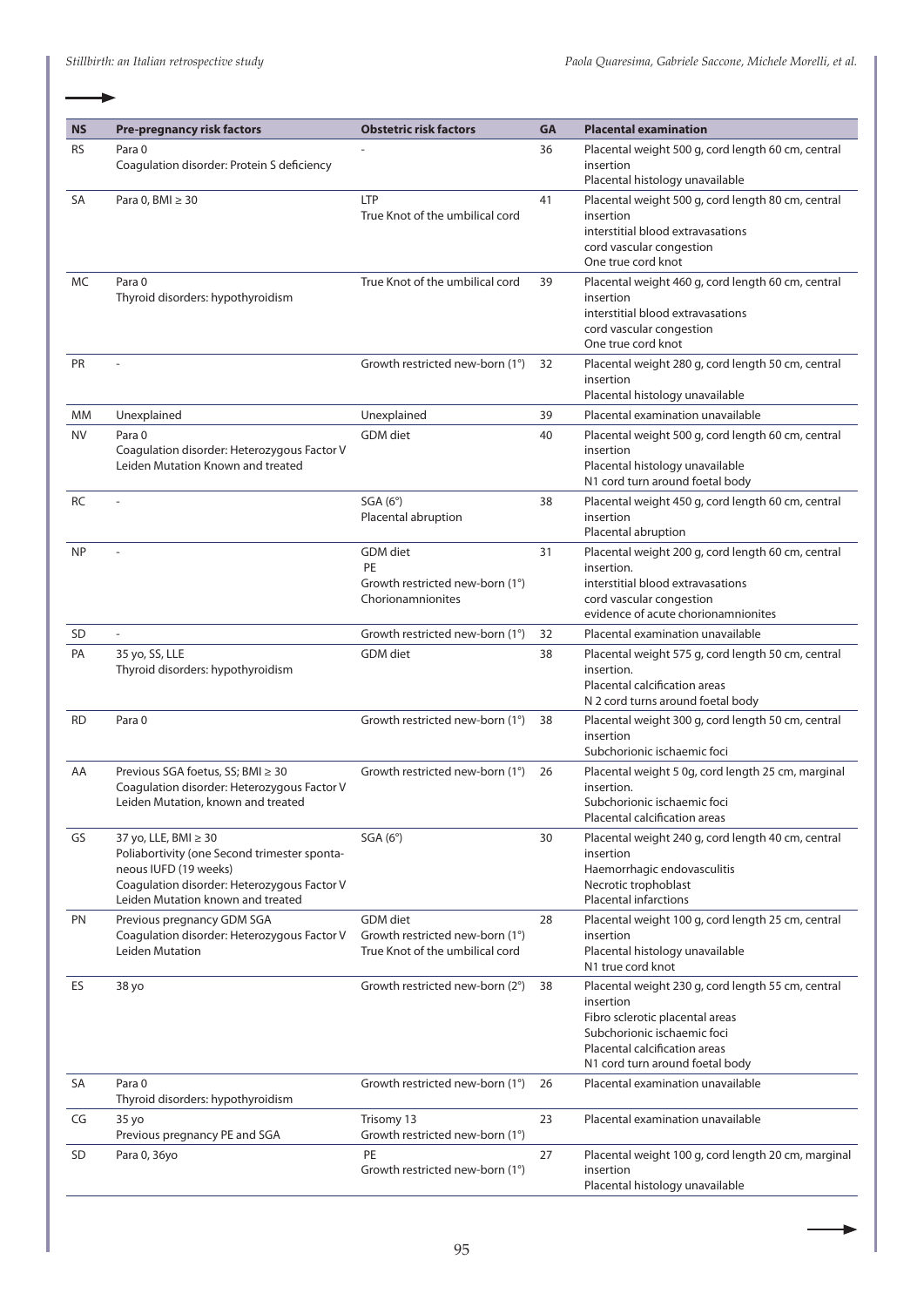| <b>NS</b> | <b>Pre-pregnancy risk factors</b>                                                                             | <b>Obstetric risk factors</b>                                | GA | <b>Placental examination</b>                                                                                                                                          |
|-----------|---------------------------------------------------------------------------------------------------------------|--------------------------------------------------------------|----|-----------------------------------------------------------------------------------------------------------------------------------------------------------------------|
| AC        | Para 0, 35 yo                                                                                                 | GDM diet                                                     | 39 | Placental examination unavailable                                                                                                                                     |
| SC        | $BMI \geq 30$<br>Coagulation disorder: Heterozygous Factor V<br>Leiden and Factor II Mutation                 | Growth restricted new-born (1°)                              | 31 | Placental weight 120 g, cord length 35 cm, central<br>insertion<br>Necrotic trophoblast<br><b>Placental infarctions</b>                                               |
| GA        | Thyroid disorders: hypothyroidism<br>Overweight                                                               | <b>LGA</b>                                                   | 29 | Placental weight 400 g, cord length 60 cm, central<br>insertion<br>Subchorionic thrombotic areas<br><b>Placental infarctions</b>                                      |
| LR        | 42 yo                                                                                                         | Chord thrombosis                                             | 34 | Placental weight 425 g, cord length 50 cm, central<br>insertion.<br>Fibro sclerotic placental areas<br>N 2 cord turns around neck<br>Chord thrombosis                 |
| SA        | Para 0, 36 yo<br>Thyroid disorders: hypothyroidism<br>Coagulation disorder: Protein S deficiency              | <b>LGA</b>                                                   | 27 | Placental examination unavailable                                                                                                                                     |
| DA        |                                                                                                               | Hydrops<br>LGA                                               | 29 | Placental weight 1000 g, cord length 42 cm, central<br>insertion<br>interstitial blood extravasations                                                                 |
| SS        | Para 0<br>Thyroid disorders: hypothyroidism<br>Coagulation disorder: Heterozygous Factor V<br>Leiden Mutation | Growth restricted new-born (2°)                              | 31 | Placental weight 200 g, cord length 50 cm, central<br>insertion<br>Ischaemic Haemorrhagic placental areas<br>N1 cord turn around neck                                 |
| <b>FR</b> | Para 0                                                                                                        | Growth restricted new-born (1°)                              | 26 | Placental examination unavailable                                                                                                                                     |
| MF        | Para 0<br>Coagulation disorder: Heterozygous Factor V<br>Leiden Mutation And Protein S deficiency             | GDM diet<br><b>LGA</b>                                       | 35 | Placental weight 560 g, cord length 60 cm, central<br>insertion.<br>Ischaemic Haemorrhagic placental areas<br>N1 cord turn around neck                                |
| <b>VR</b> | Coagulation disorder: Protein S deficiency<br>Known and treated                                               | Growth restricted new-born (1°)                              | 29 | Placental weight 100 g, cord length 30 cm, marginal<br>insertion<br>Intervillous thrombosis                                                                           |
| EA        | Para 0, 35 yo, African                                                                                        | <b>GDM</b> diet<br>PE<br>Growth restricted new-born (1°)     | 29 | Placental weight 150 g, cord length 45 cm, central<br>insertion<br>Ischaemic Haemorrhagic placental areas                                                             |
| PM        |                                                                                                               | Growth restricted new-born (2°)<br>Placental abruption       | 35 | Placental weight 300 g, cord length 50 cm, central<br>insertion.<br>Placental abruption                                                                               |
| SR        | Coagulation disorder:<br>Protein S deficiency                                                                 | Growth restricted new-born (1°)                              | 30 | Placental weight 140 g, cord length 25 cm, central<br>insertion<br>Ischaemic Haemorrhagic placental areas                                                             |
| SD        |                                                                                                               | True Knot of the umbilical cord                              | 35 | Placental examination unavailable                                                                                                                                     |
| CG        | Para 0                                                                                                        | Growth restricted new-born (1°)<br>PPROM<br>Chorioamnionites | 28 | Placental weight 150 g, cord length 35 cm, central<br>insertion<br>Ischaemic Haemorrhagic placental areas<br>Placental calcification areas<br>Acute chorionamnionitis |
| FC        | SS Coagulation disorder: Protein S deficiency                                                                 | SGA(9°)                                                      | 33 | Placental examination unavailable                                                                                                                                     |

NS: patient initial name and surname; Yo: Years old; Para 0: nulliparous; LLE: Low level of education; BMI: Body Mass Index; SS: Smoker status; SGA: Small for gestational age; IUFD: Intrauterine Foetal Death; PE: Preeclampsia; LGA: Large for gestational age; GDM: Gestational diabetes mellitus; LTP : Late term pregnancy; GH: Gestational hypertension.

ica report a stillbirth rate that varies from 3.75 to 6 cases every 1000 live births [23, 24].

In our population, stillbirth rate had been lower than other countries and Italian regions, even if our population carries a significant proportion of women considered to be "at risk" for adverse pregnancy outcomes, principally due to advanced maternal age [25], overweight/obesity and GDM [26]. We documented an overall rate for stillbirth of 2.77 out of 1000 live births, ranging from 3.17 cases every 1000 live births before 2019 to 1.19 cases every 1000 live births after.

Four cases have been concluded to be unexplained. No pre-pregnancy or pregnancy related risk factors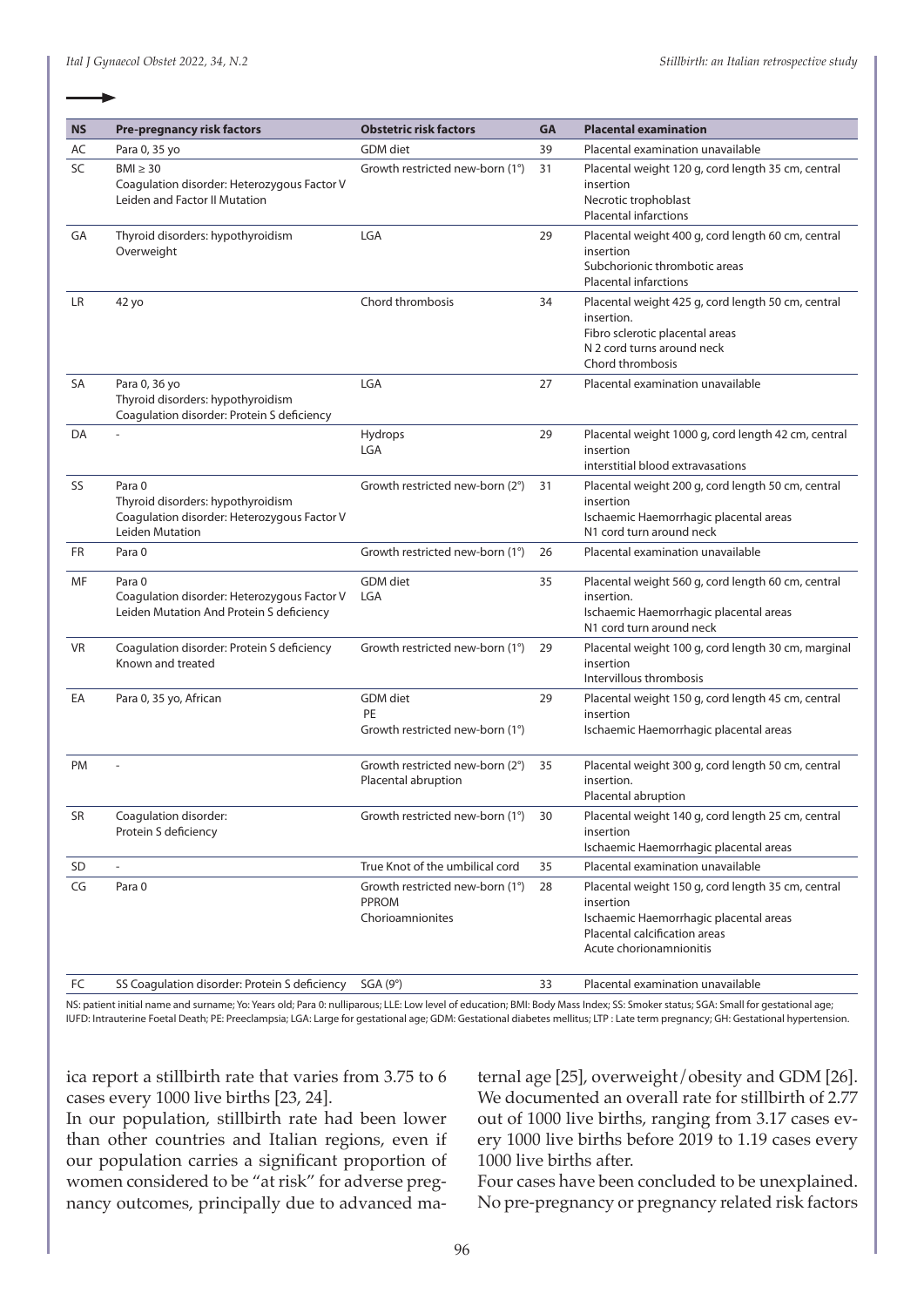have been detected for these pregnancies. According to the last American College of Obstetrics and Gynaecologists stillbirth consensus [3] the most frequent pre-pregnancy risk factors detected in our study population have been maternal overweight/ obesity, nulliparity, sub-clinic hypothyroidism and coagulation disorders.

In our unit a complete evaluation both for inherited and acquired coagulation disorders has been historically, routinely performed in the occurrence of a stillbirth case. According to the above-mentioned consensus inherited coagulation disorders should not have to be considered as risk factors for foetal death [3]. Although there is evidence that support the association of inherited coagulation disorders with stillbirth in the presence of a foetal growth restriction [27]. Interestingly our retrospective study has shown that a significant proportion of women were affected by inherited coagulation disorders (mutation on factor V and or Factor II of the coagulation, Protein C or S deficiency) and, more than half carried pregnancies as well complicated by foetal growth restriction. At the occurrence of a stillbirth case, to prevent recurrent cases, it appears crucial to test women not only for acquired but as well for inherited coagulation disorders.

Growth disorders have been the most common pregnancy related risk factors. It has been already proven how infants born at the extremes of birth weight have a higher risk of adverse perinatal outcome [28]. Indeed, in our study population more than half cases were affected by growth disorders. In detail, small for gestational age/growth restricted new-born accounted for 56.6% of cases and 11.3% were large for gestational age. Among these last, four out of six cases did not undergo the oral glucose tolerance test to rule out GDM, even if all of them were "at risk" for glucose intolerance during pregnancy according to the risk stratification criteria proposed by the Italian diabetes society [17]. Considering the high prevalence of GDM in our region [26, 28] is therefore likely that these cases were related to a potential undiagnosed GDM. It is well known that a missed GDM diagnosis associates with a higher rate of stillbirth [29, 30]. In order of frequency the medical conditions that affected more our study population were inherited coagulation disorders (26.4%), GDM (15%) and hypertensive disorders of pregnancy (9.4%). No one case resulted to be affected by a congenital infection. National guidelines recommend monitoring pregnant women for Toxoplasmosis and Rubella although Cytomegalovirus is routinely checked as well. A great attention is given to prevent infections during pregnancy; indeed, our study population has proven the non- significant role that these conditions have on stillbirth rate [31]. Thirty per cent of cases occurred at term,  $(\geq 37$  weeks of gestation). In high income countries, one-third of stillbirths occur at term [32]. Potentially preventable stillbirth cases, defined as those in whom if the probable cause of death may have been diagnosed or prevented by enhanced prenatal care, include placental insufficiency, medical complications of pregnancy, hypertensive disorders of pregnancy, preterm labour, intrapartum, and multiple gestations. From our retrospective analysis a 22.6% (12/53) of potentially preventable cases have emerged. Pregnancy complicated by growth disorders (growth restriction or overgrowth 7/12), GDM 4/12 and or HDP 1/12 would have had benefit from a timed induction of labour.

This data agrees to what has been proven by a study investigating stillbirth in a large cohort that has found a 22.3% of potentially preventable cases with an adequate antenatal care [33].

Our study has highlighted a significant drop in stillbirth incidence from 2019, the year during which the first internal protocol for induction of labour specific for each pre-pregnancy/pregnancy related complication has been approved and introduced in clinical practice, in agreement to national and international guidelines (a summary available on **Table 3**).

We did observe that,  $31.2\%$  ( $15/48$ ) of the cases occurred before 2019, were "term" stillbirths ( $\geq$  37 weeks of gestation) and 80% (12/15) of these were potentially preventable applying the subsequently introduced protocol for induction of labour.

This is the most relevant strategy introduced in our department from 2019, the only one that can potentially explain the drop in the stillbirth incidence of our unit.

Therefore, it appears evident that the application of a rigorous protocol for induction of labour may have a pivotal role in the reduction of stillbirth's rate.

From 2019, five stillbirth cases were recorded, four were pregnancies at risk for adverse outcomes, only one diagnosed with a true cord knot at delivery, otherwise low risk. An impaired growth occurred for 4/5 cases. Italian health care system does not routinely offer a third trimester growth scan to pregnant women, moreover no national guidelines are available for the management of growth restricted foetuses therefore these both,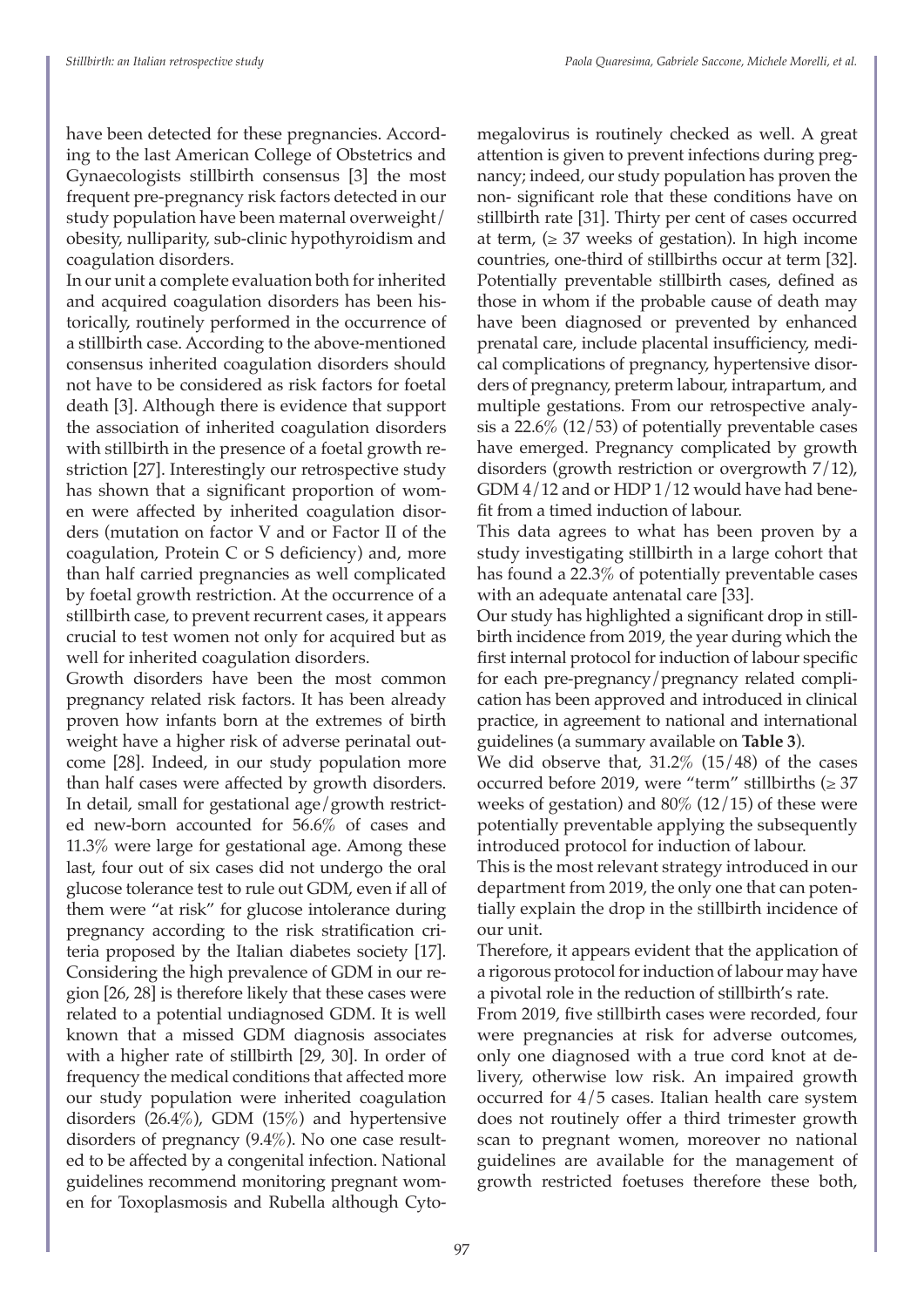**Table 3.** *Internal protocol for induction of labour introduced on January 2019 [references 19-22, 34-37].*

| Advanced maternal age                                                                                                                                                                                 | 39 weeks of gestation                                                      |
|-------------------------------------------------------------------------------------------------------------------------------------------------------------------------------------------------------|----------------------------------------------------------------------------|
| Obesity (BMI $\geq$ 30 at dating scan)                                                                                                                                                                | 39 weeks of gestation                                                      |
| <b>Coaquiation disorders under treatment</b>                                                                                                                                                          | 40 weeks of gestation                                                      |
| Late term pregnancy ( $\geq 41$ weeks of gestation)                                                                                                                                                   | 41 weeks of gestation                                                      |
| Small for gestational age (Estimated foetal weight < 10th centile, normal Doppler 37 weeks of gestation)                                                                                              | 37 weeks of gestation                                                      |
| <b>Type 1/2 Diabetes Mellitus</b>                                                                                                                                                                     | 38 weeks of gestation                                                      |
| Gestational diabetes mellitus well tolerate well tolerate on diet<br>Gestational diabetes mellitus well tolerate under medication<br>Gestational diabetes mellitus not well tolerate under medication | 40 weeks of gestation<br>39 weeks of gestation<br>37-38 weeks of gestation |
| Hypertensive disorder of pregnancy well tolerate under medication                                                                                                                                     | 37 weeks of gestation                                                      |
| Premature rupture of membranes with positive swab for Beta Agalactiae Streptococcus at term                                                                                                           | Immediate induction of labour                                              |
| Premature rupture of membranes with negative swab for Beta Agalactiae Streptococcus at term                                                                                                           | At 24 h from the spontaneous rupture<br>of membranes                       |
| Premature rupture of membranes after 34 weeks of gestation                                                                                                                                            | Induction of labour                                                        |
| <b>Hepatic cholestasis</b>                                                                                                                                                                            | 37-38 weeks of gestation according<br>to Biliary acid levels               |
| <b>Persistent reduced foetal movements</b>                                                                                                                                                            | 37 weeks of gestation                                                      |

may have played a crucial role in the stillbirth's incidence from 2019.

Seven out 53 (13.2%) cases occurred at a gestational age major of equal to 39 weeks of gestation (one without any risk factor, two with a cord knot detected at delivery the remaining complicated by either growth disorder or GDM). The Arrive Trial published on 2018 [38], taught us that an induction of labour at 39 weeks of gestation, even for low-risk pregnancies, associates with a lower rate of perinatal death. Considering the heavy impact that every single stillbirth case has, the implementation of an induction of labour strategy at 39 weeks even for low-risk pregnancy should be seriously considered. World Covid-19 pandemic has been demonstrated to associate with a 2.3% rate of stillbirth for affected pregnant women [41, 42], our retrospective analysis did not consider 2021 therefore further study will be aimed to assess the impact of pandemic on stillbirth incidence.

Almost half of our study population (45.2%) did refuse an induction of labour in favour of an elective caesarean section, this rate is much higher than the one recommended by the World of health organization. Alarmingly stillbirth in our unit has practically become a non-obstetric indication to caesarean section according to women attitude [39, 40]. Psychological counselling protocols are crucial to reduce women's attitude toward caesarean section rather than induction of labour, however, historical practice is difficult to change and require a certain time [43, 44]. A summary of the study of the study major findings is available on **Table 4**.

#### *Limitations*

Our study presents several limitations: first, the retrospective design of the study, secondly the limited period of time available from our electronic database, that has been introduced only in 2012 and finally the limited agreement from families to post-mortem autopsy due to religious belief.

**Table 4.** *Key points.*

|   | The overall rate of stillbirths has been 2.77 out of 1000 live birth                                                                                                                                                                                                                                                                                               |
|---|--------------------------------------------------------------------------------------------------------------------------------------------------------------------------------------------------------------------------------------------------------------------------------------------------------------------------------------------------------------------|
|   | Inherited Coaqulation disorders, not traditionally considered as potential risk factors for stillbirth accounted for 26.4% of our study population                                                                                                                                                                                                                 |
|   | Small for gestational age/growth restricted new-born accounted for 56.6% of our study population. This pregnancy-related complication has been<br>persistently present through years among stillbirth cases                                                                                                                                                        |
|   | A significant drop in stillbirth incidence has been reported from 2019 the year of the introduction of an internal rigorous protocol for Induction of<br>labour specific for each pre-pregnancy, pregnancy related complication. (3.17 cases every 1000 live births before 2019 versus 1.19 cases every 1000<br>live births from 2019, respectively, $p = 0.039$ ) |
|   | 22.6% of all cases would have been prevented with a better antenatal care (appropriate management of growth disorders, timed induction of labour<br>for each of the obstetric complications, universal induction of labour at 39 weeks of gestation for low-risk population)                                                                                       |
| 6 | A Caesarean section has been performed for 45.2% of women, more than half of this population (75%) refused an induction of labour in favour of an                                                                                                                                                                                                                  |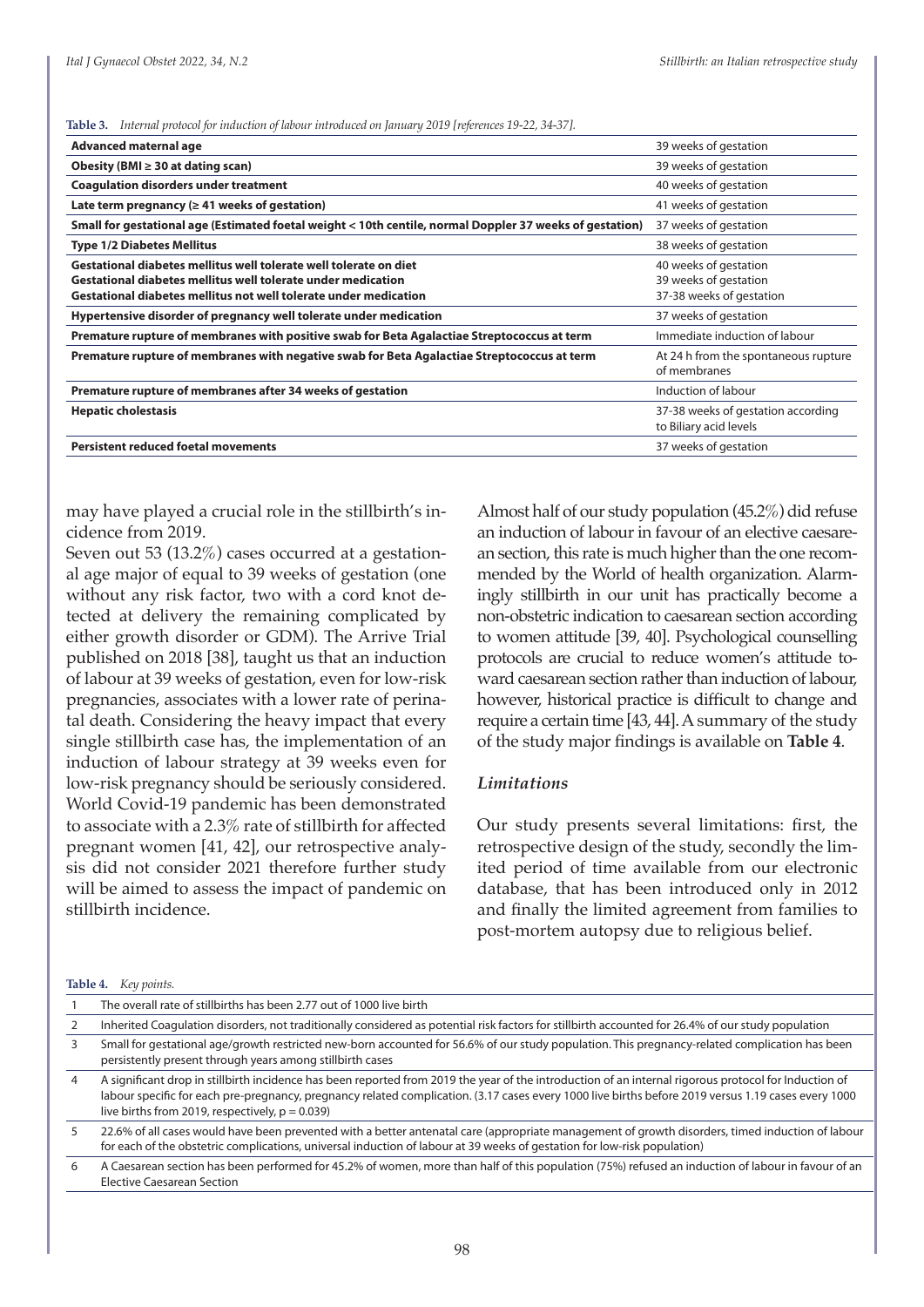## **CONCLUSIONS**

Analysing each stillbirth case relevant information have emerged. Twenty percent of cases were potentially preventable with a better antenatal care (appropriate management of growth disorders, timed induction of labour). Inherited coagulation disorders as well as acquired, should be routinely checked to prevent recurrent cases. Psychological support and extensive obstetric counselling are crucial to help women in acceptance and trust to the unit moreover to reduce unnecessary caesarean section.

## **COMPLIANCE WITH ETHICAL STANDARDS**

## *Authors contribution*

P.Q., G.S., M.M.: Protocol/project development. PQ., FI, VZ: Data collection or management. P.Q.: Data analysis. P.Q., G.S., M.M.: Manuscript writing/editing. R.V., C.D.C., M.M., C.V., F.Z.: Writing - review & editing. R.V., C.D.C.: Supervision.

## *Funding*

None.

## *Study registration*

 $N/A$ .

## *Disclosure of interests*

The authors declare that they have no conflict of interests.

## *Ethical approval*

Ethics approval for this study was obtained from the Institutional Review Board, Regione Calabria Sezione area Centro (Protocol number 27 of the 21<sup>st</sup> of January 2021).

## *Informed consent*

Informed consent was waived because of the retrospective nature of the study and the analysis used anonymouse clinical data.

## *Data sharing*

Data are available under reasonable request to the corresponding author.

## **ACKNOWLEDGMENTS**

Authors want to thank Miss Maria Librando (medical student at "Magna Graecia" University, Catanzaro, Italy) for her support to the study project.

## **REFERENCES**

- 1. Heazell AEP, Siassakos D, Blencowe H et al. Lancet E nding Preventable Stillbirths Series study group; Lancet Ending Pre-ventable Stillbirths investigator group. Stillbirths: economic and psychosocial consequences. Lancet. 2016;387(10018):604-16. doi: 10.1016/S0140- 6736(15)00836-3.
- 2. Nuzum D, Meaney S, O'Donoghue K. The impact of stillbirth on consultant obstetrician gynaecologists: a qualitative study. BJOG. 2014;121(8):1020- 8. doi: 10.1111/1471-0528.12695.
- 3. American College of Obstetricians and Gynecologists; Society for Maternal-Fetal Medicine in collaboration with, Metz TD, Berry RS, Fretts RC, Reddy UM, Turrentine MA. Obstetric Care Consensus #10: Management of Stillbirth: (Replaces Practice Bulletin Number 102, March 2009). Am J Obstet Gynecol. 2020;222(3):B2-B20. doi: 10.1016/j.ajog.2020.01.017.
- 4. Graafmans WC, Richardus JH, Macfarlane A, Rebagliato M, Blondel B, Verloove-Vanhorick SP, Mackenbach JP; EuroNatal Working Group. Comparability of published perinatal mortality rates in Western Europe: the quantitative impact of differences in gestational age and birthweight criteria. BJOG. 2001;108(12):1237-45. doi: 10.1111/j.1471-0528.2001.00291.x.
- 5. World Health Organization. World Health Organization; Geneva: 2006. Neonatal and perinatal mortality country, region-al and global estimates. Available at: http://whqlibdoc.who. int/publications/2006/9241563206\_eng.pdf. Accessed on August 01, 2021.
- 6. Birth Summary Tables, England and Wales. Office for National Statistics. 2010. Birth statistics 2008. Series FM1 No. 37. Available at: http://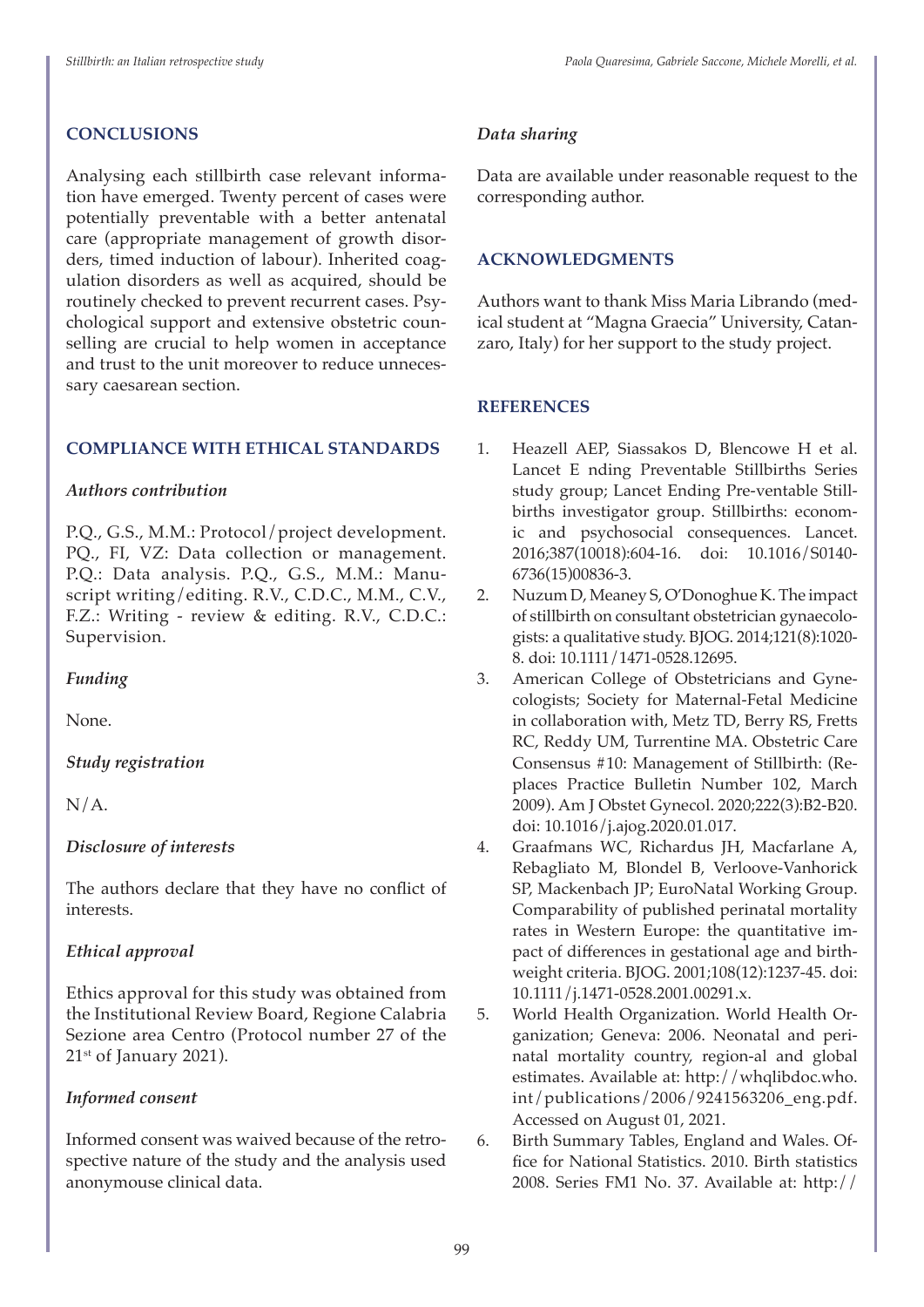www.ons.gov.uk/ons/rel/vsob1/birth-summary-tables--england-and-wales/2008--final-/ index.html. Accessed on August 01, 2021.

- 7. Blencowe H, Cousens S, Jassir FB, Say L, Chou D, Mathers C, et al; Lancet Stillbirth Epidemiology Investigator Group. National, regional, and worldwide estimates of stillbirth rates in 2015, with trends from 2000: a systematic analysis. Lancet Glob Health. 2016;4(2):e98-e108. doi: 10.1016/S2214-109X(15)00275-2.
- 8. Fonte: ISTAT 2013 Indagine sulle cause di morte, Rilevazione mensile degli eventi demografici di stato civile. Available at: https://www.istat.it/ it/archivio/85759. Accessed on August 01, 2021.
- 9. Millennium Development Goals: MDG 4: reduce child mortality. World Health Organization. Available at: https://www.who.int/ news-room/fact-sheets/detail/millennium-development-goals-(mdgs)#:~:text=Millennium%20Development%20Goal%204%3A%20reduce%20child%20mortality&text=Between%20 1990%20and%202013%2C%20under,4.0%25%20 during%202005%E2%80%932013. Accessed on August 01, 2021.
- 10. Langston C, Kaplan C, Macpherson T, et al. Practice guideline for examination of the placenta: developed by the Placental Pathology Practice Guideline Development Task Force of the College of American Pathologists. Arch Pathol Lab Med. 1997;121(5):449-76. Available at: https:// pubmed.ncbi.nlm.nih.gov/9167599/
- 11. Khong TY, Mooney EE, Ariel I, Balmus NC, Boyd TK, Brundler MA, et al. Sampling and Definitions of Placental Lesions: Amsterdam Placental Workshop Group Consensus Statement. Arch Pathol Lab Med. 2016;140(7):698- 713. doi: 10.5858/arpa.2015-0225-CC.
- 12. Beune IM, Bloomfield FH, Ganzevoort W, Embleton ND, Rozance PJ, van Wassenaer-Leemhuis AG, et al. Consensus Based Definition of Growth Restriction in the Newborn. J Pediatr. 2018;196:71- 76.e1. doi: 10.1016/j.jpeds.2017.12.059.
- 13. Nicolaides KH, Wright D, Syngelaki A, Wright A, Akolekar R. Fetal Medicine Foundation fetal and neonatal population weight charts. Ultra-sound Obstet Gynecol. 2018;52(1):44-51. doi: 10.1002/uog.19073.
- 14. Macrosomia: ACOG Practice Bulletin, Number 216. Obstet Gynecol. 2020;135(1):e18-e35. doi: 10.1097/AOG.0000000000003606.
- 15. Brown MA, Magee LA, Kenny LC, Karumanchi SA, McCarthy FP, Saito S, et al. International So-

ciety for the Study of Hypertension in Pregnancy (ISSHP). Hyperten-sive Disorders of Pregnancy: ISSHP Classification, Diagnosis, and Management Recommendations for International Prac-tice. Hypertension. 2018;72(1):24-43. doi: 10.1161/HYPERTENSIONAHA.117.10803.

- 16. American Diabetes Association. 14. Management of Diabetes in Pregnancy: Standards of Medical Care in Diabetes-2020. Diabetes Care. 2020;43(Suppl 1):S183-S192. doi: 10.2337/dc20-S014.
- 17. Standard di cura del diabete mellito AMD-SID 2018. Available at: https://www.siditalia.it/news/1962- 05-06-2018-standard-italiani-per-la-cura-del-diabete-mellito-2018. Accessed on August 01, 2021.
- 18. Committee Opinion No. 712: Intrapartum Management of Intraamniotic Infection. Obstet Gynecol. 2017 Aug;130(2):e95-e101. doi: 10.1097/ AOG.0000000000002236.
- 19. Gestione del parto pretermine. Fondazione Confalonieri Ragonese su mandato Sigo, Aogoi, Agui. 2016. Available at: https://www.sigo.it/wp-content/uploads/2020/10/LG\_GestionePartoPretermine.pdf. Accessed on August 01, 2021.
- 20. Antepartum Haemorrhage (Green-top Guideline No. 63) Royal College of Obstetrics and Gynecology. Available at https://www.rcog.org.uk/ guidance/browse-all-guidance/green-top-guidelines/antepartum-haemorrhage-green-top-guideline-no-63/. Accessed on August 01, 2021.
- 21. Caughey AB, Musci TJ. Complications of term pregnancies beyond 37 weeks of gestation. Obstet Gynecol. 2004;103(1):57-62. doi: 10.1097/01. AOG.0000109216.24211.D4.
- 22. Induzione al travaglio di parto. Realizzato dalla fondazione Confalonieri Ragonese su mandato Sigo, Aogoi, Agui 2016. Available at: https:// www.sigo.it/wp-content/uploads/2016/03/ Induzione-al-Travaglio-di-Parto.pdf. Accessed on August 01, 2021.
- 23. One stillbirth occurs every 16 seconds, according to first ever joint UN estimates. World of Health Organization, WHO. Available at: https://www.who.int/news/item/08-10- 2020-one-stillbirth-occurs-every-16-secondsaccording-to-first-ever-joint-un-estimates. Accessed on August 01, 2021.
- 24. Iliodromiti S, Smith GCS, Lawlor DA, Pell JP, Nelson SM. UK stillbirth trends in over 11 million births provide no evidence to support effectiveness of Growth Assessment Protocol program. Ultrasound Obstet Gynecol. 2020;55(5):599-604. doi: 10.1002/uog.21999.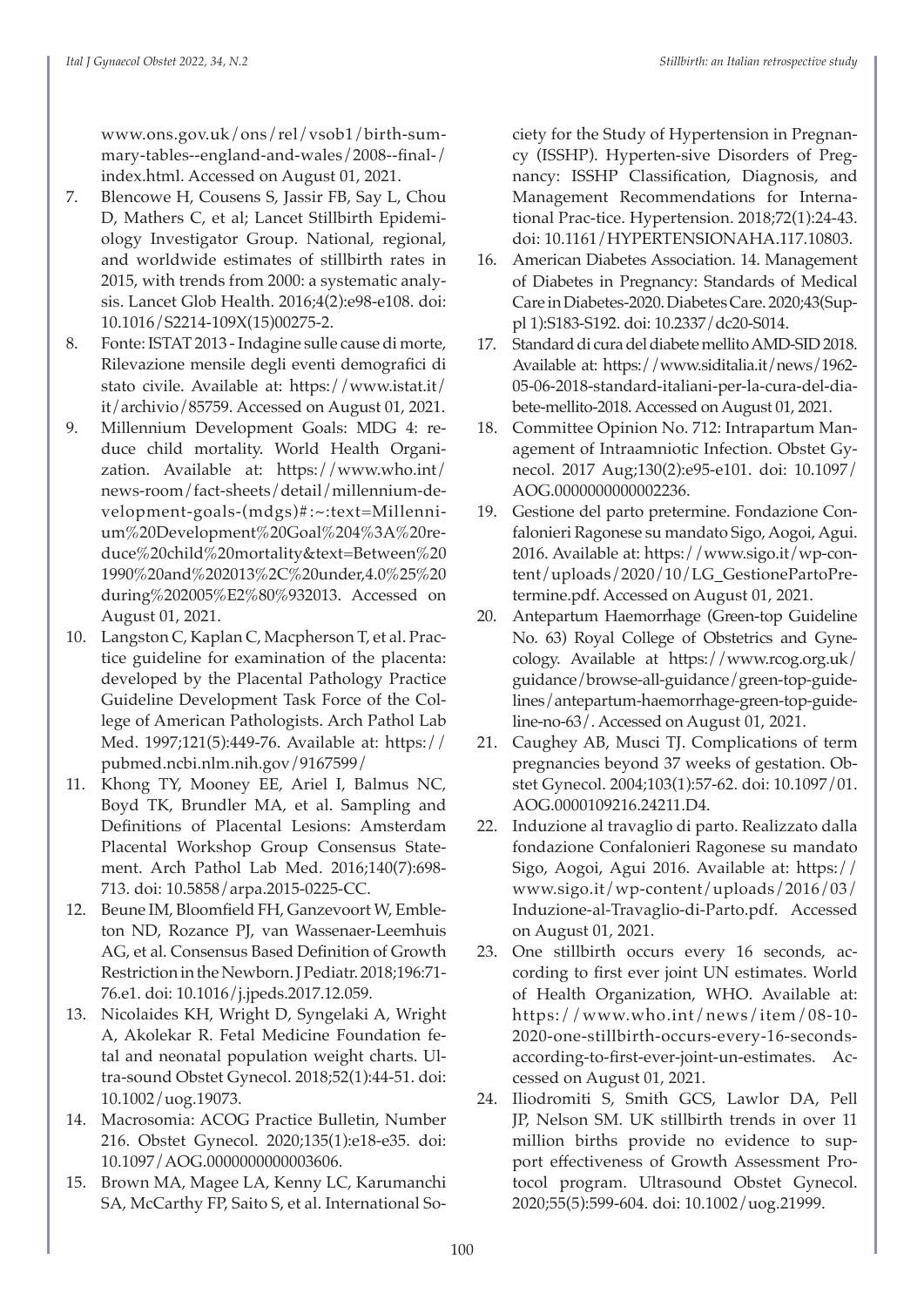- 25. Esposito V, Rania E, Lico D, Pedri S, Fiorenza A, Strati MF, et al. Influence of COVID-19 pandemic on the psychological status of infertile couples. Eur J Ob-stet Gynecol Reprod Biol. 2020;253:148- 153. doi: 10.1016/j.ejogrb.2020.08.025.
- 26. Visconti F, Quaresima P, Chiefari E, Caroleo P, Arcidiacono B, Puccio L, et al. First Trimester Combined Test (FTCT) as a Predictor of Gestational Diabetes Mellitus. Int J Environ Res Public Health. 2019 Sep 28;16(19):3654. doi: 10.3390/ ijerph16193654.
- 27. Weiner Z, Beck-Fruchter R, Weiss A, Hujirat Y, Shalev E, Shalev SA. Thrombophilia and stillbirth: possible connection by intrauterine growth restriction. BJOG. 2004;111(8):780-3. doi: 10.1111/j.1471- 0528.2004.00182.x.
- 28. Quaresima P, Visconti F, Chiefari E, Mirabelli M, Borelli M, Caroleo P, et al. Appropriate Timing of Gestational Diabetes Mellitus Diagnosis in Medium- and Low-Risk Women: Effectiveness of the Italian NHS Recommendations in Preventing Fetal Macrosomia. J Diabetes Res. 2020;2020:5393952. doi: 10.1155/2020/5393952.
- 29. Flenady V, Koopmans L, Middleton P, Frøen JF, Smith GC, Gibbons K, et al. Major risk factors for stillbirth in high-income countries: a systematic review and meta-analysis. Lancet. 2011;377(9774):1331-40. doi: 10.1016/S0140-6736(10)62233-7.
- 30. Aberg A, Rydhström H, Källén B, Källén K. Impaired glucose tolerance during pregnancy is associated with increased fetal mortality in preceding sibs. Acta Obstet Gynecol Scand. 1997;76(3):212-7. Available at: https://pubmed. ncbi.nlm.nih.gov/9093133/
- 31. Mazzitelli M, Micieli M, Votino C, Visconti F, Quaresima P, Strazzulla A, et al. Knowledge of Human Cytomegalovirus Infection and Prevention in Pregnant Women: A Baseline, Operational Survey. Infect Dis Obstet Gynecol. 2017;2017:5495927. doi: 10.1155/2017/5495927.
- 32. Reddy UM, Bettegowda VR, Dias T, Yamada-Kushnir T, Ko CW, Willinger M. Term pregnancy: a period of heterogeneous risk for infant mortality. Obstet Gynecol. 2011; 117(6):1279–87.
- 33. Page JM, Thorsten V, Reddy UM, Dudley DJ, Hogue CJR, Saade GR, et al. Potentially Preventable Stillbirth in a Diverse U.S. Cohort. Obstet Gynecol. 2018;131(2):336-343. doi: 10.1097/ AOG.0000000000002421.
- 34. Induction of Labour at Term in Older Mothers. Scientific Impact Paper No. 34 February 2013. Royal college of Obstetrics and Gynaecolo-

gy. Available at: https://www.rcog.org.uk/ guidance/browse-all-guidance/scientific-impact-papers/induction-of-labour-at-term-inolder-mothers-scientific-impact-paper-no-34/. Accessed on August 01, 2021.

- 35. Denison FC, Aedla NR, Keag O, Hor K, Reynolds RM, Milne A, et al; Royal College of Obstetricians and Gynaecologists. Care of Women with Obesity in Pregnancy: Green-top Guideline No. 72. BJOG. 2019;126(3):e62-e106. doi: 10.1111/1471-0528.15386.
- 36. Reducing the Risk of Venous Thromboembolism during Pregnancy and the Puerperium. Green-top Guideline No. 37. April 2015. Royal college of Obstetrics and Gynaecology. Available at: https://www. rcog.org.uk/guidance/browse-all-guidance/ green-top-guidelines/reducing-the-risk-of-thrombosis-and-embolism-during-pregnancy-and-thepuerperium-green-top-guideline-no-37a/. Accessed on August 01, 2021.
- 37. Reduced Fetal Movements Green-top Guideline No. 57. February 2011. Royal college of Obstetrics and Gynaecology. Available at: https://www.rcog. org.uk/guidance/browse-all-guidance/green-topguidelines/reduced-fetal-movements-green-topguideline-no-57/. Accessed on August 01, 2021.
- 38. Grobman WA, Rice MM, Reddy UM, Tita ATN, Silver RM, Mallett G, et al; Eunice Kennedy Shriver National Institute of Child Health and Human Development Maternal–Fetal Medicine Units Network. Labor Induction versus Expectant Management in Low-Risk Nulliparous Women. N Engl J Med. 2018;379(6):513-23. doi: 10.1056/NEJMoa1800566.
- 39. Venturella R, Quaresima P, Micieli M, Rania E, Palumbo A, Visconti F, et al. Non-obstetrical indications for cesarean section: a state-of-the-art review. Arch Gynecol Obstet. 2018;298(1):9-16. doi: 10.1007/s00404-018-4742-4.
- 40. World Health Organization Human Reproduction Programme, 10 April 2015. WHO Statement on caesarean section rates. Reprod Health Matters. 2015;23(45):149-50. doi: 10.1016/j.rhm.2015.07.007.
- 41. WAPM (World Association of Perinatal Medicine) Working Group on COVID-19. Maternal and perinatal outcomes of pregnant women with SARS-CoV-2 infection. Ultrasound Obstet Gynecol. 2021;57(2):232-241. doi: 10.1002/uog.23107.
- 42. Di Mascio D, Sen C, Saccone G, Galindo A, Grünebaum A, Yoshimatsu J, et al. Risk factors associated with adverse fetal outcomes in pregnancies affected by Coronavirus disease